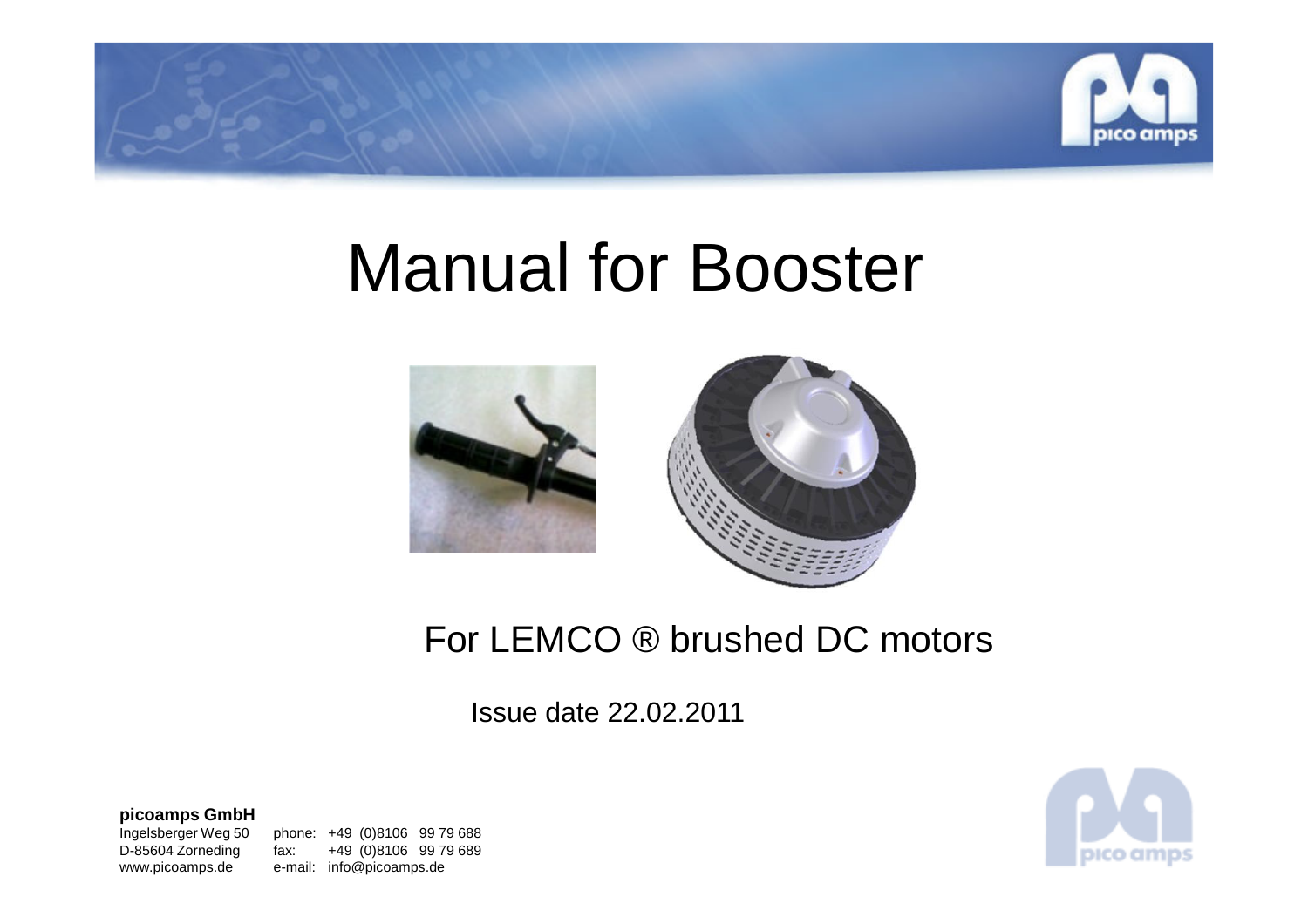### Booster operation manual

#### **Caution:**

The Booster Kit is designed for motors that **spin clockwise**when looking onto the brush plate, and must only be used with those.

In principle, it is possible to also use it with motors that spin counter-clockwise after some modifications. Please contact picoamps in this case.



#### **Recommended Usage of the Booster**

As a consequence of the strong excess heat the booster may only be used for short time intervals. Between those intervals the motor has to be allowed to cool down while driving with part load.

Typical Usage scenarios are

- Excess speed for overtaking
- Excess speed on short straights

**picoamps GmbH**

Ingelsberger Weg 50



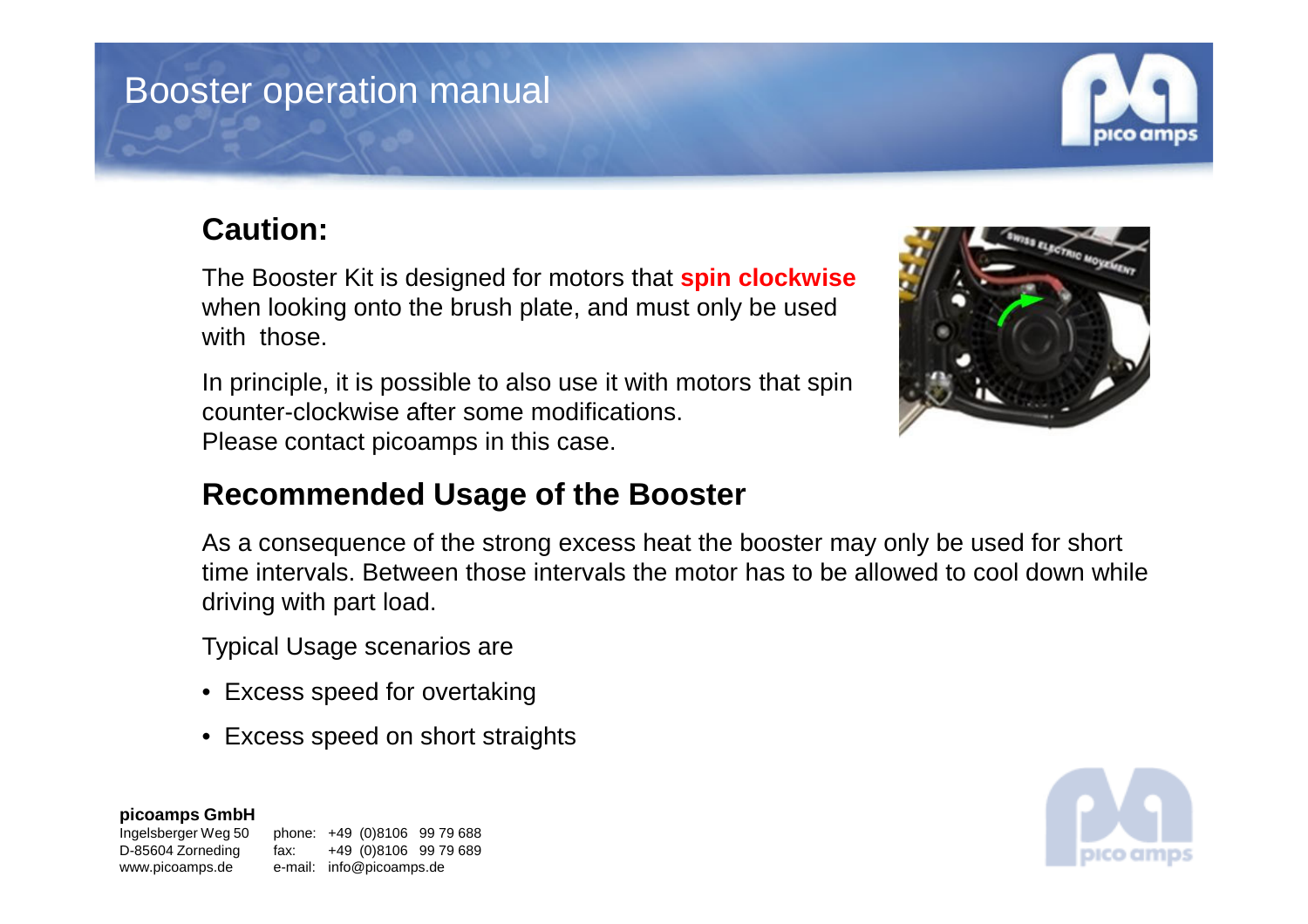### For your security



# Make sure before driving:

- $\checkmark$  The Bowden cable should be placed under<br>the tapk covaring ovaiding above bands and the tank covering avoiding sharp bends and giving sufficient play for moving the handle bar.
- $\checkmark$  If the finger lever is placed on the left side of the handle bar underneath the break lever,**the brake lever the must not be blocked or obstructed by the finger lever for the booster.**
- $\checkmark$  Pulling the finger lever causes a small relation of the brush plote. rotation of the brush plate
- $\checkmark$  After releasing the finger lever the brush<br>plate must ratate heak to zero position plate must rotate back to zero position instantly.



#### **picoamps GmbH**

Ingelsberger Weg 50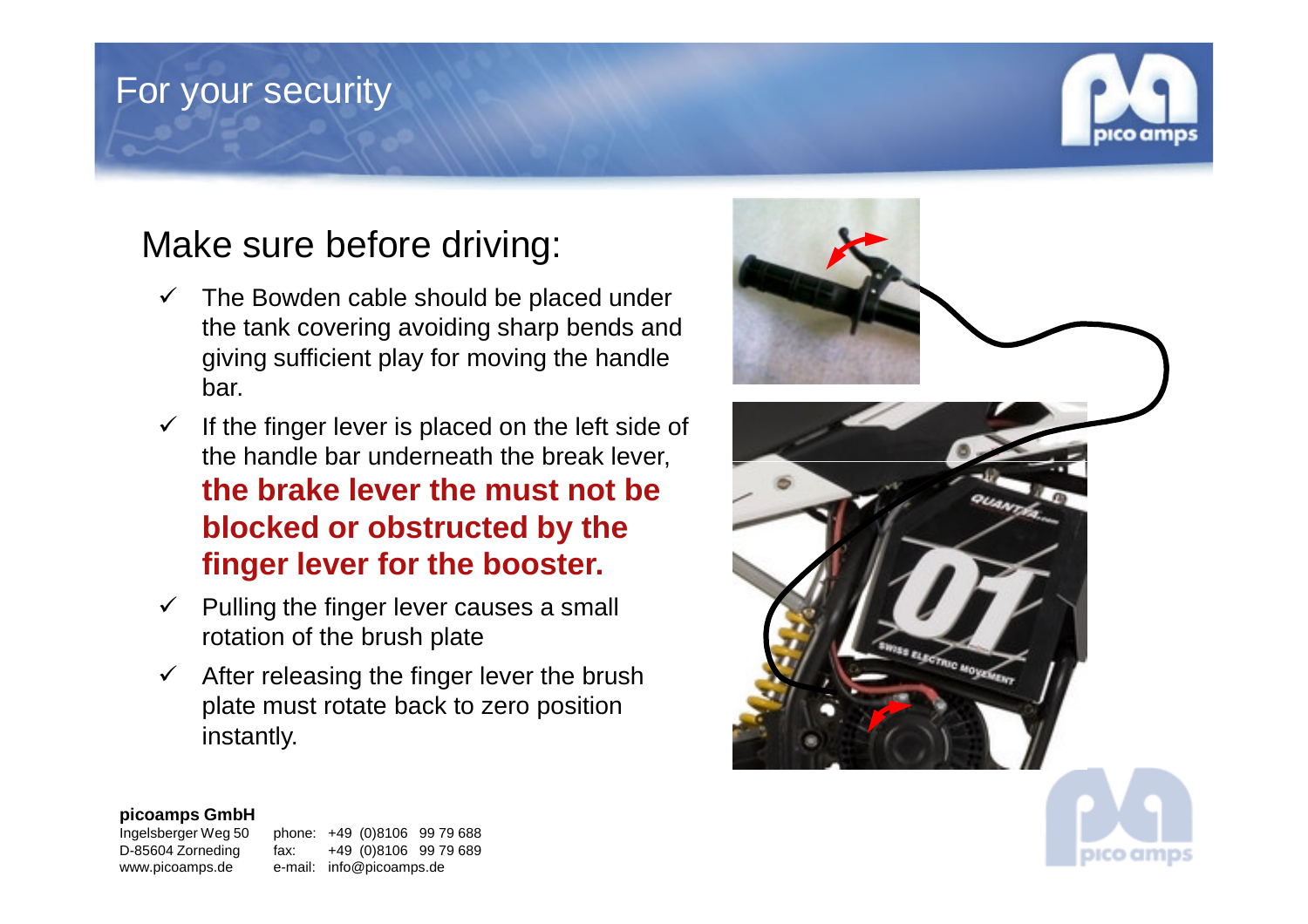# Booster operation manual

### **Usage of the Booster**

When pulling the finger lever of the Booster the top speed will be increased. Depending on the used transmission gear factor, losses in bearings and transmission chains and other factors an increase of up to 30% is possible.

Acceleration from stop or low speed should be performed **without Booster.** 

When the acceleration with full throttle (without booster) is decreasing, it is the right time to pull the Booster successively to get additional torque and acceleration.

Abruptly using the maximum Booster does not provide the maximum acceleration. The rider has to find the optimum balance between Booster value and speed to get the maximum extra acceleration by the booster.

When releasing the finger lever, the Booster effect will be switched off.



#### **picoamps GmbH**

Ingelsberger Weg 50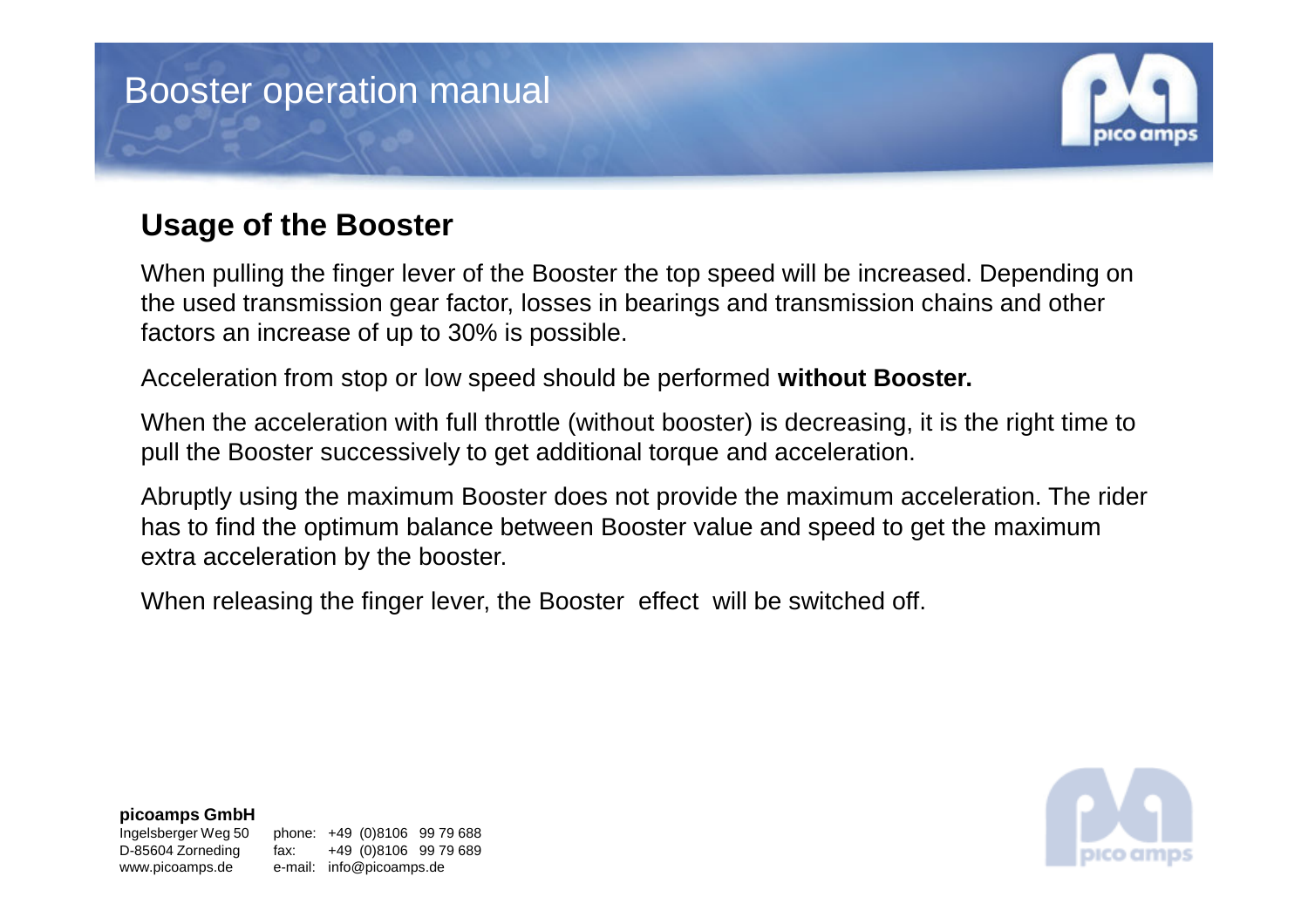### Booster operation manual

#### **Functional Principle**

By pulling the booster lever the setting angle of the brush plate will be changed.

Depending on the setting angle of the brush plate the motor characteristics is different. The range of the booster lever allows to change the characteristics of the motor between maximum torque and maximum RPM.

In starting position the motor provides maximum torque. In maximum booster position the torque is reduced by about 40% whereas the idle RPM is increased by about 40%.

Due to RPM dependent and aerodynamic losses the achievable maximum speed is less than 40%, typically about 30 %.

When using the Booster, the current limit of the controller will run through the motor even at higher RPM values. This causes excess heat in motor and battery.

Excessive usage of the Booster may at the worst cause damage to motor or battery.



#### **picoamps GmbH**

Ingelsberger Weg 50